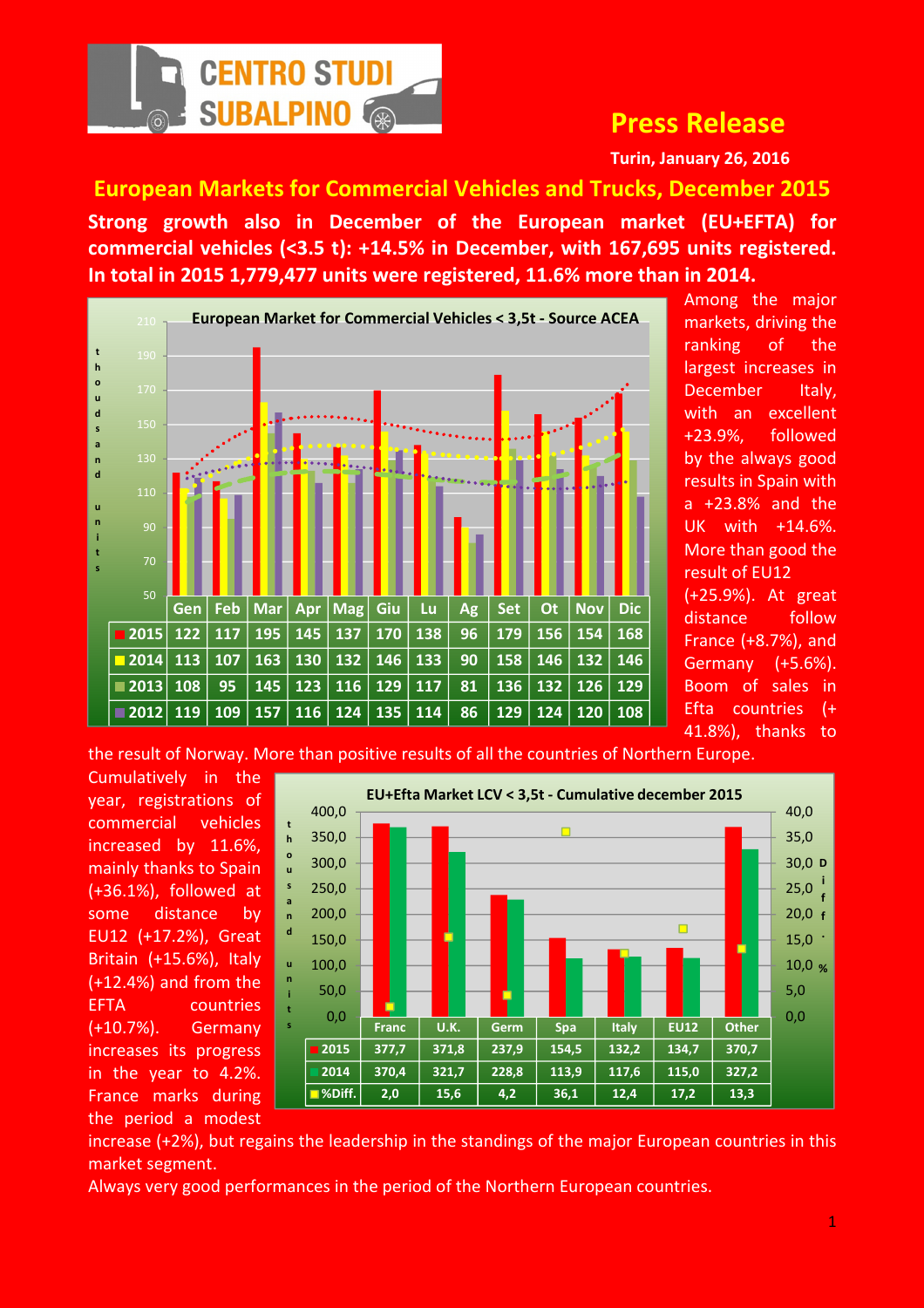Even more sustained the market growth of trucks (>3.5 t.), increased in December by 22.5%, with 27,831 units registered. In total during the year 334,988 units were registered, 15.5% more than in 2014.



The increase in the month was achieved mainly due to the excellent result of the UK (+75.6%), in large recovery for the second consecutive month, after the descent in October, followed by EU12 with a remarkable +31.4% [with particularly large increases in Lithuania (+72.5%), Romania (+67.5%), Czech Republic (+41.7%), Poland (+25.9%), Hungary (+24.9%) and Slovenia (+18.9%)], followed by Spain and Germany with 19.5%, France (+13.2%) and Italy (+10.1%). The Efta area fell in the month by 17%.

Good increases in all the markets of Northern Europe. In total 2015 closed with an increase of 15.5% on 2014, a figure that is high above all because of the excellent performances of Spain, increased in the period by 38.4%, and the Netherlands (+ 33.1%), followed by the EU12 with an increase of 27.3% on 2014, [especially thanks to Romania (+ 52.4%), Slovenia (+27.8%), Poland (+26.6%), Slovakia (+22%), Czech Republic (+18.5%) and Hungary (+17.8%)]. Follow Britain which, despite heavy losses in October, but



thanks to the excellent results of November and December, increased in the year by 24.5%, and Italy with a +20.4%. France gains in the year 10.3%, and Germany only 4.4%. Loses 4.4% the EFTA area.